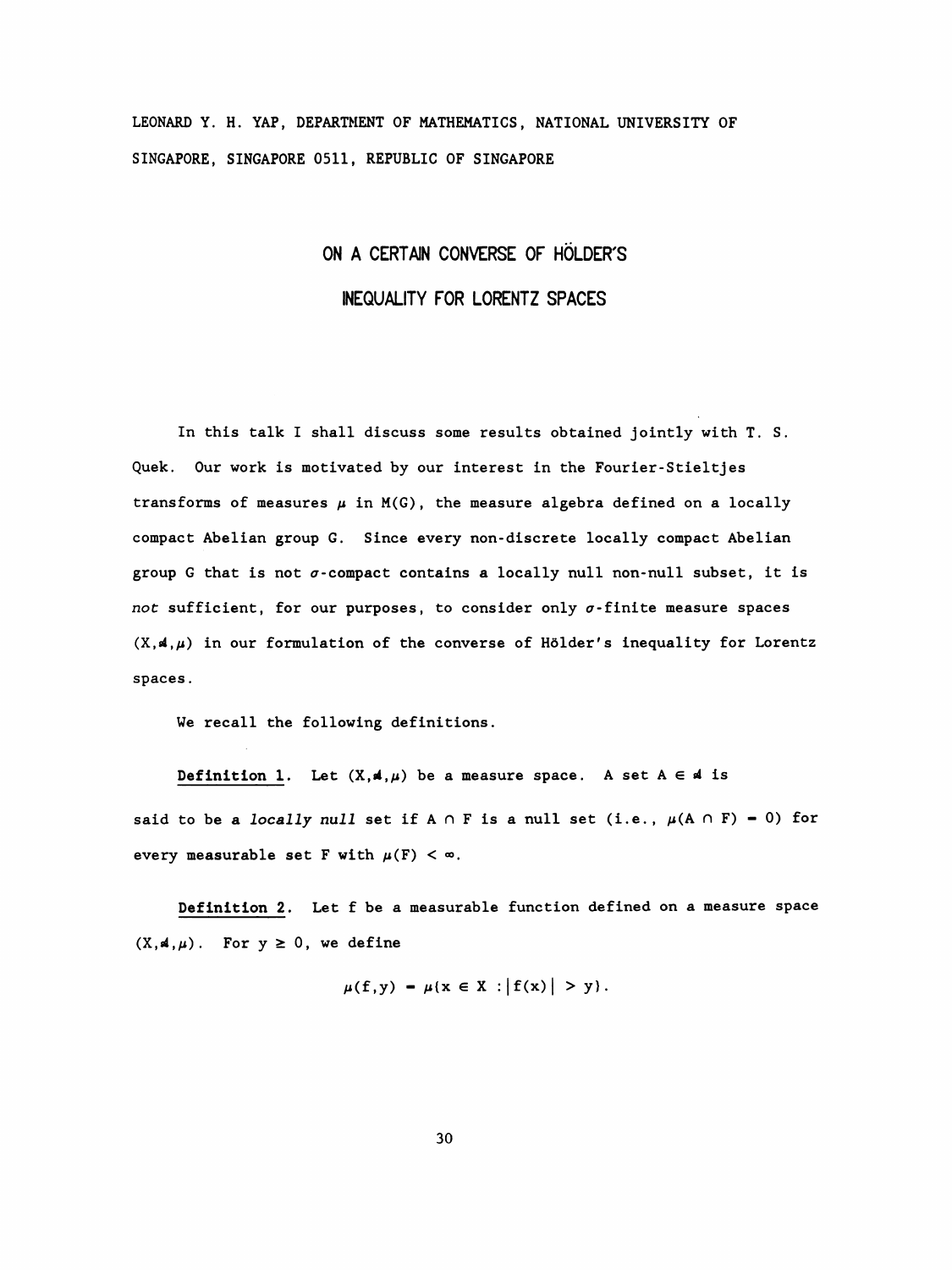Note that  $\mu(f, \cdot)$  is a non-increasing, right-continuous function. For  $x \ge 0$ , we define

$$
f^{*}(x) - inf\{y : y > 0 \text{ and } \mu(f,y) \leq x\}
$$
  
- sup {y : y > 0 and  $\mu(f,y) > x$ },

with the conventions inf  $\emptyset$  -  $\infty$  and sup  $\emptyset$  - 0. We note that  $f^*$  is a non-increasing, right-continuous function and it is called the nonincreasing rearrangement of f. For  $1 < p < \infty$  and  $1 \le q \le \infty$ , we define

$$
\|f\|_{pq} = \begin{cases} \left[\int_0^\infty (f^*(t)t^{1/p})^q \frac{dt}{t}\right]^{1/q} & \text{if } 1 \le q < \infty; \\ \sup_{t>0} f^*(t)t^{1/p} & \text{if } q = \infty. \end{cases}
$$

By the Lorentz space  $L_{pq}(X)$  we mean the space { f :  $||f||_{pq} < \infty$  } endowed with the norm  $\left\| \cdot \right\|_{pq}$ .

For  $1 < r < \infty$ , let r' denote the number such that  $1/r + 1/r' = 1$ . For  $1 < p$ , q  $< \infty$ , let

$$
K_{pq} = \begin{cases} 1/p & \text{if } q < p, \\ 1 & \text{if } p = q, \\ 1/p' & \text{if } p < q. \end{cases}
$$

Theorem 1. Let  $(X, 4, \mu)$  be a measure space and let  $1 < p$ ,  $q < \infty$ .

(a) The following statements are equivalent:

(i)  $(X, 4, \mu)$  has no locally null non-null sets;

(ii) if f is a measurable function on  $(X, A)$  such that (\*) fg  $\in$  L<sub>1</sub>(X) for every  $g \in L_{p'q'}(X)$ , then  $f \in L_{pq}(X)$ .